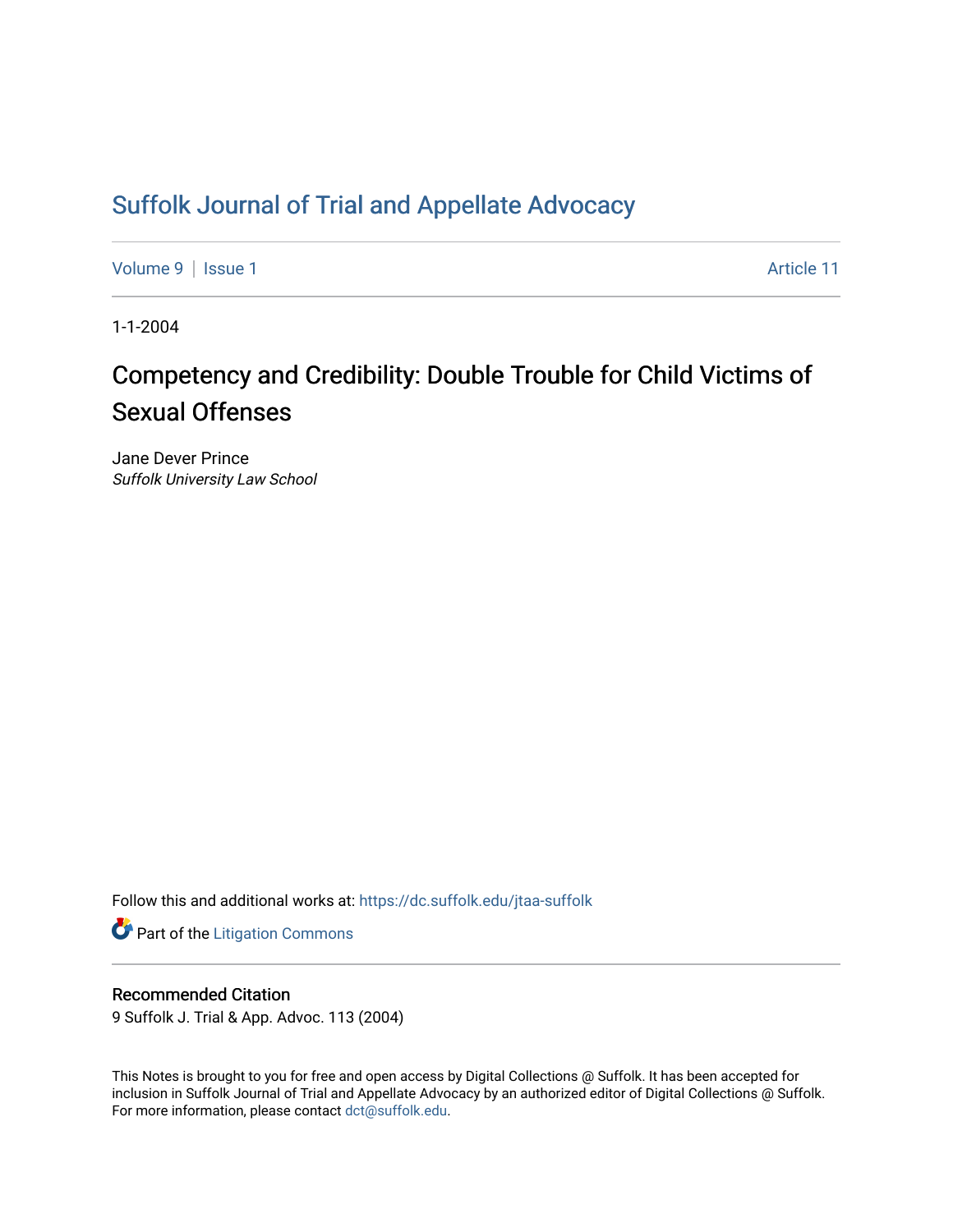## **COMPETENCY AND CREDIBILITY: DOUBLE TROUBLE FOR CHILD VICTIMS OF SEXUAL OFFENSES**

### **I.** INTRODUCTION

Sexual assaults, especially those upon children, remain a major concern to both law enforcement officials and the public.' **A** startling report issued **by** the National Center for Juvenile Justice reveals that one in seven victims of all sexual assaults are under the age of six, and one in three are under the age of eleven.<sup>2</sup> Prosecutors who handle these crimes against young children face lingering issues surrounding both the competency of children as witnesses and public skepticism associated with victims of sex **3** crimes.

In many cases of child sexual abuse and assault, the child's account of the crime constitutes the prosecution's entire case against the defendant.<sup>4</sup> Thus, the testimony of the child becomes especially important to the prosecution of the case.<sup>5</sup> Defense attorneys rely on the absence of corroborating evidence and the Victim's age to demand that fundamental fairness to the accused requires a psychiatric examination of the child victim for purposes of assessing competency or credibility.<sup>6</sup> Requiring a child victim of sexual abuse to submit to a psychiatric exam, however, conflicts with the overarching policies of encouraging victims to come forward and protecting the privacy interests of particularly vulnerable victims.<sup>7</sup> The nationwide disparity in the treatment of compelled psychiatric examinations for child victims of sexual crimes reflects the courts' difficulties in balancing these competing interests.<sup>8</sup>

*See* HOWARD N. SNYDER, PHD., NATIONAL CTR. FOR **JUVENILE JUSTICE, SEXUAL** ASSAULT OF **YOUNG** CHILDREN AS REPORTED TO LAW **ENFORCEMENT:** VICTIM, **INCIDENT, AND** OFFENDER CHARACTERISTICS (2000).

<sup>2</sup>*Id.* at 2.

*<sup>3</sup>See* Ballard v. Superior Court of San Diego, 410 P.2d 838, 846 (1966) (citing 3 **J.** Wigmore, Evidence § 924a. (1940)).

<sup>&</sup>lt;sup>4</sup> Robin W. Morey, *The Competency Requirement for the Child Victim of Sexual Abuse: Must We Abandon It?,* 40 U. MIAMI L. REV. 245, 245-46 (1985).

*Id.* at 246. Children are often limited by immaturity, suggestibility and inexperience. *Id.* at 251.

<sup>&</sup>lt;sup>5</sup> See generally Ballard, 410 P.2d at 846 (emphasizing frequency of uncorroborated allegations in sexual assault cases).

*<sup>7</sup>See id.* at 847-49 (acknowledging import of privacy rights of victims).

*<sup>&</sup>quot; See* State v. Gregg, 602 P.2d 85, 89-90 (Kan. 1979) (categorizing different jurisdictional approaches to compelled psychiatric examinations). The Supreme Court of Kansas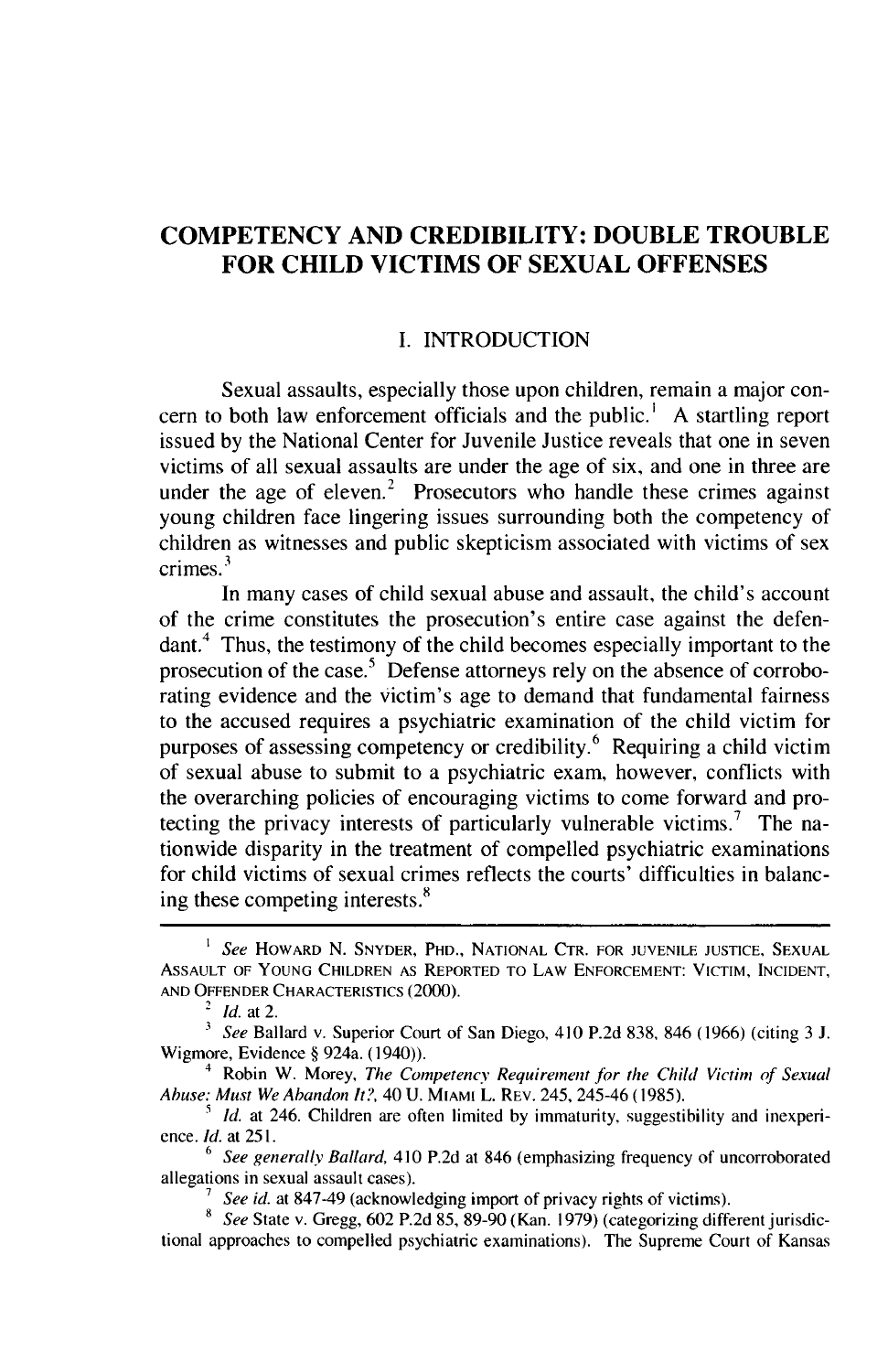This Note explores the various ways courts across the country balance the rights of child victims of sex crimes against a defendant's constitutional guarantee to a fair trial. Part **II** provides a historic analysis of the origins of the skepticism related to the competency of children as witnesses as well as credibility issues surrounding victims of sexual crimes. Part **III** explores legislative and judicial methods used **by** various states to address compelled psychiatric examinations of children. Part IV analyzes the implications of these approaches in the context of the right of the accused to a fair trial, the policy goals of protecting young victims of sexual crimes, and the state's desire to encourage victims to come forward. Part V recommends isolating the competency issues from the credibility issues as the most appropriate way to strike a balance for the defendant, the child victim and the whole of society.

## **II. SKEPTICISM** OF **COMPETENCY** THE **COMPETENCY** OF CHILDREN **AND** CREDIBILITY OF **VICTIMS** OF **SEXUAL** CRIMES

### *A. Competency of Children*

Until 1974, many states adopted common law principles suggesting children younger than a certain age were presumptively incompetent to testify. $9$  For example, prior to the adoption of statutes regarding the presumptive competency of all witnesses, South Carolina followed the common law which presumed that a child is incompetent until age fourteen.<sup>10</sup> Some commentators suggest that a child's tendency to mix fact with fantasy limits their viability as witnesses.<sup>11</sup> Concerned that a child's imprecise statements would "be irretrievably engraved on the record **by** a guileless witness with no conception that they are incorrect," scholars seriously

categorized the approaches as follows: **(1)** The court has no inherent power to compel psychiatric examination; (2) the defendant has an absolute right to an order compelling a psychiatric examination; and **(3)** the trial judge has the discretion to order a psychiatric examination of the complaining witness where a compelling reason is shown. **Id.** at **89.** The court's analysis indicated that the vast majority of jurisdictions fell into the third category and relied on Ballard for support. *Id.*

**<sup>&#</sup>x27;)** Morey, supra note 4, at **251.** Many states adopted versions the Federal Rules of Evidence or the 1974 Uniform Rules of Evidence approximately stating that "[elvery person is competent to be a witness except as otherwise provided in these rules." **FED.** R. EvID. **601.**

*<sup>10</sup> See* South Carolina Department of Social Services v. Doe, **355 S.E.2d** 543, 547 **(S.C.** Ct. **App. 1987).** The South Carolina legislature later adopted **S.C. CODE 1976 ANN § 19-11-25** which embraces the principle that all witnesses are presumed competent to testify. **S.C. CODE 1976 ANN § 19-11-25** was repealed in **1995 by 1995 S.C.** Acts 104 **§ 7.**

**<sup>1</sup>** Morey, **supra** note 4, at **251** (fearing imprecise statements of a child would confuse jury).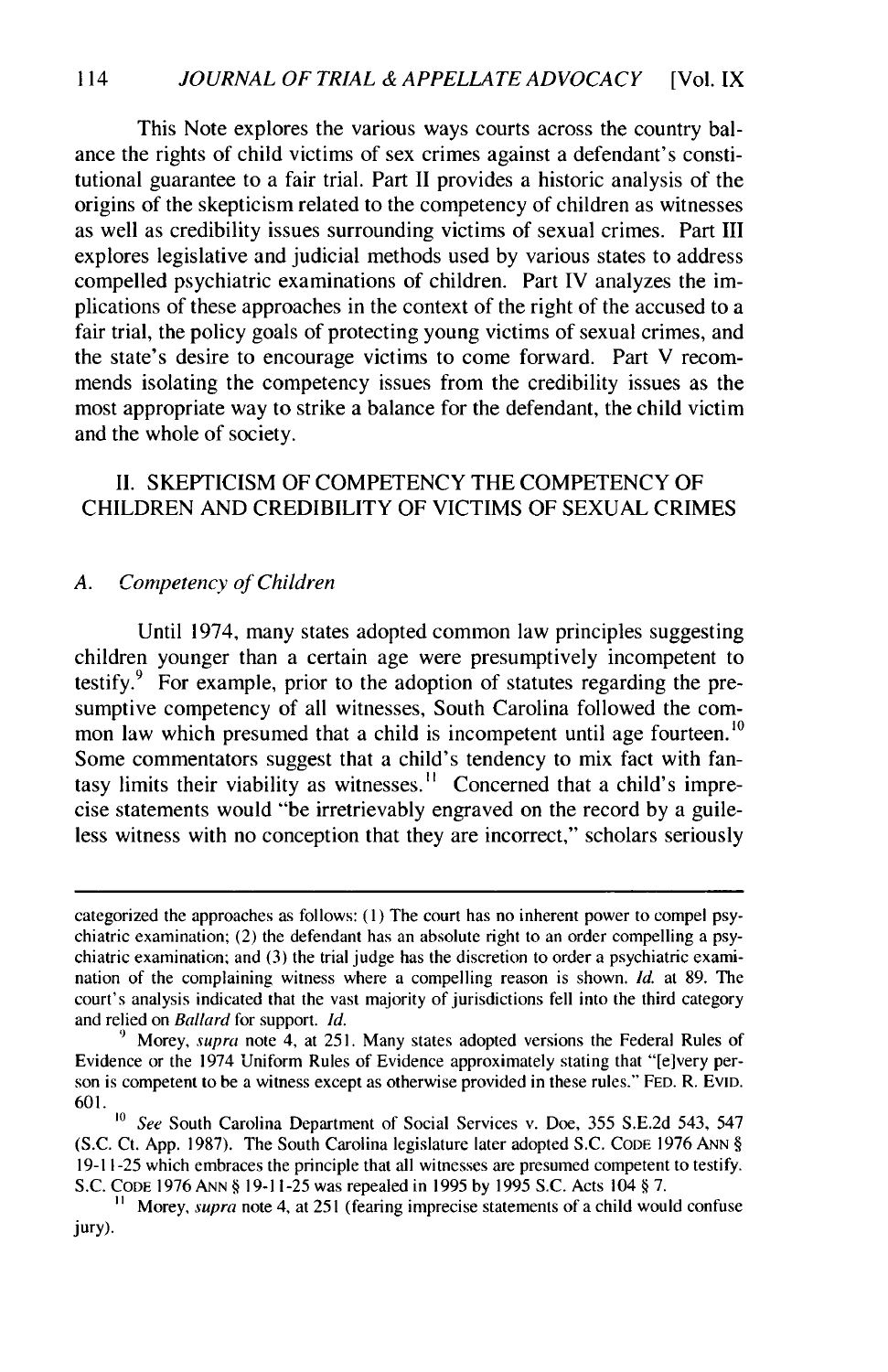questioned whether children should be allowed to testify at all.<sup>12</sup> Yet even early common law rejected such an absolute refusal.<sup>13</sup> In a 1779 English child sexual abuse case, *The King v. Braiser*,<sup>14</sup> where the child involved did not testify at the trial, the English court declared that children are not automatically disqualified from testifying because of their age. $15$  Instead the relevant question involved the witness' understanding of the obligation to tell the truth. $16$ 

By the end of the nineteenth century, the Supreme Court of the United States relied on *Braiser* to reject the common law notion that a fiveyear-old was incompetent to testify. **'"** Acceptance of children as witnesses at common law was only part of a more inclusive approach to competency generally.<sup>18</sup> Other categories of previously excluded witnesses included parties to the suit, spouses of a party to the suit, and convicted felons.<sup>19</sup> The court disqualified them because "the nature of human passions and

<sup>16</sup> Morey, *supra* note 4, at 249. "[It is understood that] no testimony whatever can be legally received except upon oath; and that an infant, though under the age of seven years maybe sworn in a criminal prosecution, provided such infant appears, on strict examination by the Court, to posses a sufficient knowledge of the nature and consequences of the oath.. • for there is no precise or fixed rules as to the time within which infants are excluded from giving evidence; but their admissibility depends on the sense and reason they entertain of the danger and impiety of falsehood, which is to be collected from their answers to questions propounded to them by the Court; but if they are found to be incompetent, their testimony cannot be received." *Braiser,* 168 Eng. Rep. at 202.

**<sup>17</sup>***See* Wheeler v. United States, 159 U.S. 523 (1895) (emphasizing child's ability to tell the truth).

**<sup>18</sup>***See* Morey, supra note 4, at 249 (outlining other categories of witness deemed incompetent). At early common law, courts deemed many parties incompetent to testify including those who lacked religious belief who could not be bound by an oath, parties to the suit, the spouse of a party to the suit, persons with a financial interest, naturally incapacitated persons, and convicted felons. Morey, *supra* note 4, at 250. Though no longer accepted by courts as grounds for exclusion, each can be used for impeachment purposes. Morey, supra note 4, at 250.

**'9** Morey, supra note 4, at 250 (citing **I** S. GREENLEAF, LAW OF EVIDENCE § 328 (1899)). Courts described these categories of witnesses as particularly distrustful. **I** S. GREENLEAF, LAW OF EVIDENCE § 328 (1899).

<sup>&</sup>lt;sup>12</sup> Morey, *supra* note 4, at 245 (citing Meyers, When Children Take the Stand, 11:1) Student Law. 14, 15 (Sept. 1982). Often in abuse cases "the eyewitness testimony of the youngster involved may be the only direct link between the child and the offender; any other evidence is generally circumstantial physical evidence that indicates only that the abuse was committed." *Id.*

**<sup>13</sup>** *Id.* at 248-49 (providing historical context of competency statutes). Even in nineteenth century England, children were allowed to testify as long as the child understood the obligation to tell the truth. *Id.*

<sup>14</sup> 168 Eng. Rep. 202 (1779).

<sup>&</sup>lt;sup>15</sup> Morey, supra note 4, at 249 citing with approval The King v. Braiser, 168 Eng. Rep. 202 (1779). The English court singled out the obligation to tell the truth as the only critical test of competency. Morey, *supra* note 4, at 249. As long as the child realized the danger of a lie, there should be no fixed rule to exclude competency. *See Braiser,* 168 Eng. Rep. at 201.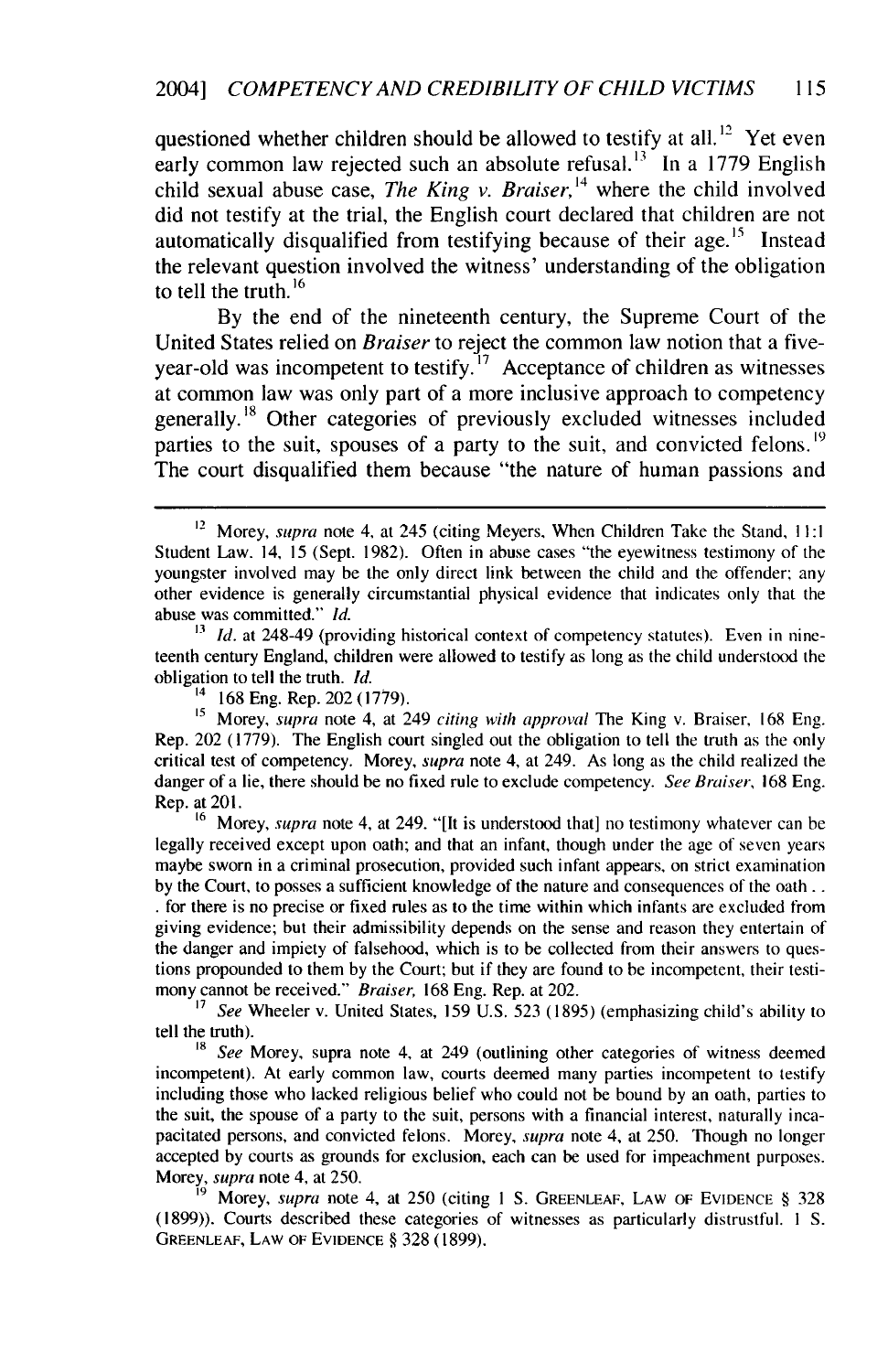actions [suggests] there is more reason to distrust such biased testimony than to believe it."<sup>20</sup> As the nineteenth century progressed, the common law gradually expanded to include these types of witnesses and left the question of credibility to the jurors.<sup>21</sup> Children however, remained vulnerable to competency statutes.<sup>22</sup>

By 1974, the Federal Rules of Evidence 601 and the 1974 Uniform Rules of Evidence articulated these evolving common law principles by providing that "every person" is competent to testify.<sup>23</sup> Based on this broad **24** standard, courts disqualify few witnesses on competency grounds.<sup>24</sup> Even an adjudication of "feeblemindedness" or the fact that a witness has spent time in a mental institution does not render a witness incompetent.<sup>25</sup> As long as a witness possesses sufficient knowledge of the nature and consequences of the oath and an ability to communicate with the jury, the judge exercises discretion in favor of allowing the witness to testify.<sup>26</sup>

When the question of competency arises relative to a child, the judge orders a competency hearing.<sup>27</sup> During a typical competency hearing, the judge inquires about the child's name, where he attends school, his age, whether he knows what a lie is, and whether he knows what happens if he tells a lie.<sup>28</sup> The simplistic nature of the competency hearing reflects the singular intent of the judge to determine the ability of a child witness to

*See* Morey, supra note 4, at 250. Scholars recognized the danger of such a broad standard but opined on the benefits: "Conceding the jury's deficiencies, the remedy of excluding such witnessles] [of minimum credibility], who may be the only person available who knows the facts, seems inept and primitive. Though the tribunal is unskilled, and the testimony difficult to weigh, on balance it is still better to let the evidence come in for what it is worth with cautionary instructions." McCormick, Evidence 62 at 267-69 (5th ed. 1999).

<sup>22</sup>*See e.g.,* **IND. CODE** ANN. § 34-1-14-5 (Burns Supp. 1985) ("Children under ten **[10]** years of age [are not competent], unless it appears that they understand the nature and obligation of the oath"): Louisiana: LA REV. **STAT. ANN.** § 15-469 West 1981) ("[N]o child less than twelve years of age shall, over the objection either of the district attorney, be sworn as a witness, until the court is satisfied, after examination, that such child has sufficient understanding to be a witness."); New York: N.Y. Crim Proc. Law  $\S$  60.20 (Consol. 1979) ("A child less than twelve years old may not testify under oath unless the court is satisfied that he understands the nature of an oath").

*<sup>23</sup>***FED** R. EvID. 601, 1974 UNIF.R. EVID. 601. The federal rule adds a second sentence providing that state competency laws prevail where state laws of evidence eliminate all competency requirements. *See* Morey, *supra,* note 4 at 251 *(citing with approval Good*man, Children's Testimony in Historical Perspective, 40:2 **J.** Soc. Issues 12, 14 (1984)).

<sup>25</sup> HANDBOOK OF FEDERAL EVIDENCE, §601.2 (Michael H. Graham 2003).<br><sup>26</sup>*Id* 

<sup>27</sup> 18 U.S.C. §3509 §(c)(9). "A psychiatric examination of a child shall be made "only upon written motion and offer of proof of incompetence by a party." *Id.*

*28 See* Morey supra note 4, at 263.

*<sup>2&</sup>quot; See* Morey, supra note 4, at 250 (citing **I** S. **GREENLEAF,** LAW OF EVIDENCE § 328 (1899)).

<sup>24</sup> Henry Weihofen, *Testimonial Competency and Credibility,* 34 **GEO.** WASH. L. REV. 53(1965).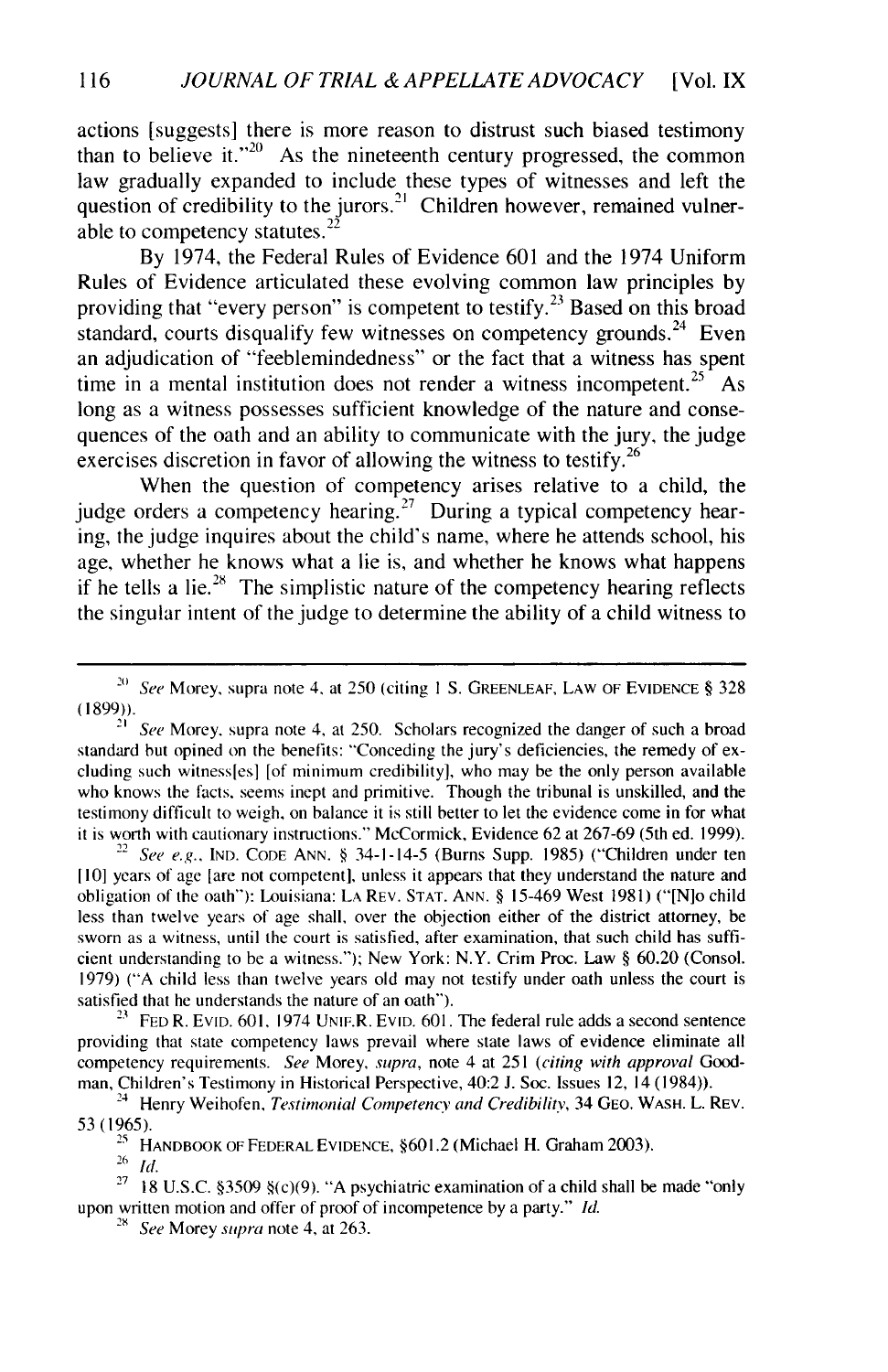"recall, recount and relate" factual matters.<sup>29</sup> The competency hearing purposefully avoids issues directly related to the trial because those matters remain the province of the jury.<sup>30</sup> The jury, not the judge, determines how much weight, if any, should be given to a child victim's testimony.<sup>31</sup>

The judge, however, can only allow testimony deemed relevant to the proceedings.<sup>32</sup> If the witness by reason of age, retardation, injury, medication, or illness is so severely deficient that a reasonable juror could not put any credence in the testimony of the witness, the court must find the witness incompetent to testify.<sup>33</sup> Thus, to a certain extent, competency must be viewed through the lens of credibility as well.<sup>34</sup>

#### *B. Credibility of Victims of Sexual Assaults*

Assuming a child victim witness of a sex crime satisfies the minimal credibility standard required for competency, defense attorneys could raise the possibility of unfair prejudice created by a lack of credibility as yet another way to exclude the witness.<sup>35</sup> In the case of sexual assaults on young victims, defense attorneys frequently revisit the settled competency issues by coupling the child's age with historic assumptions about victims of sex crimes to suggest that child victims of sexual crimes are inherently not credible. 36

In the late 1950's, courts required complaining witnesses of a sex violation to undergo a psychiatric examination if their testimony was un- $37$  corroborated.<sup>37</sup> Prominent psychiatrists explained that many women or

**3'** *See* Commonwealth v. Widrick, 467 N.E.2d 1353, 1357 (Mass. 1984) (emphasizing differences between questions of competency and credibility).

 $32$  HANDBOOK OF FEDERAL EVIDENCE,  $\S601.2$  (Michael H. Graham 2003).

34 *See* Morey, *supra* note 4, at 258-62 (discussing evidentiary requirements of relevancy for admissibility).

<sup>3</sup> *See FED. R. EVID. 403. Rule 403 provides for the exclusion of relevant evidence on* grounds of prejudice, confusion or waste of time. *Id.* "Although relevant, evidence may be excluded if its probative value is substantially outweighed by the danger of unfair prejudice, confusion of the issues, or misleading the jury, or by considerations of undue delay, waste of time, or needless presentation of cumulative evidence." *Id.*

**<sup>36</sup>***See infra* notes 37-39 (discussing credibility concerns of legal scholars).

**37** *See Ballard,* 410 P.2d at 846 (citing ROSCOE N. GRAY; LOUISE J. GORDY; ATTORNEYS' TEXTBOOK OF MEDICINE (3d ed. (1950)). "Pseudologia phantastica is described as a mental condition involving a mixture of lies and imagination. Not infrequently this is the basis of the alleged sexual assault. Girls assert that they have been raped, sometimes recounting as true a story they have heard falsely naming individuals or describing them." ROSCOE N. GRAY; LOUISE **J.** GORDY; ATIrORNEYS' TEXTBOOK OF MEDICINE at 940 (3d ed. (1950)). Professor Wigmore's remark that "[N]o judge should ever let a sex-

<sup>29</sup> *See* People v. Espinoza, 95 Cal. App. 4th 1287, 1310-12 (2002) (distinguishing role of judge in determining competency from jury's role of weighing evidence).

*Id.* at 1311.

**<sup>33</sup>** *See* Morey, *supra* note 4, at 258-62 (analyzing subtle overlap in competency and credibility issues).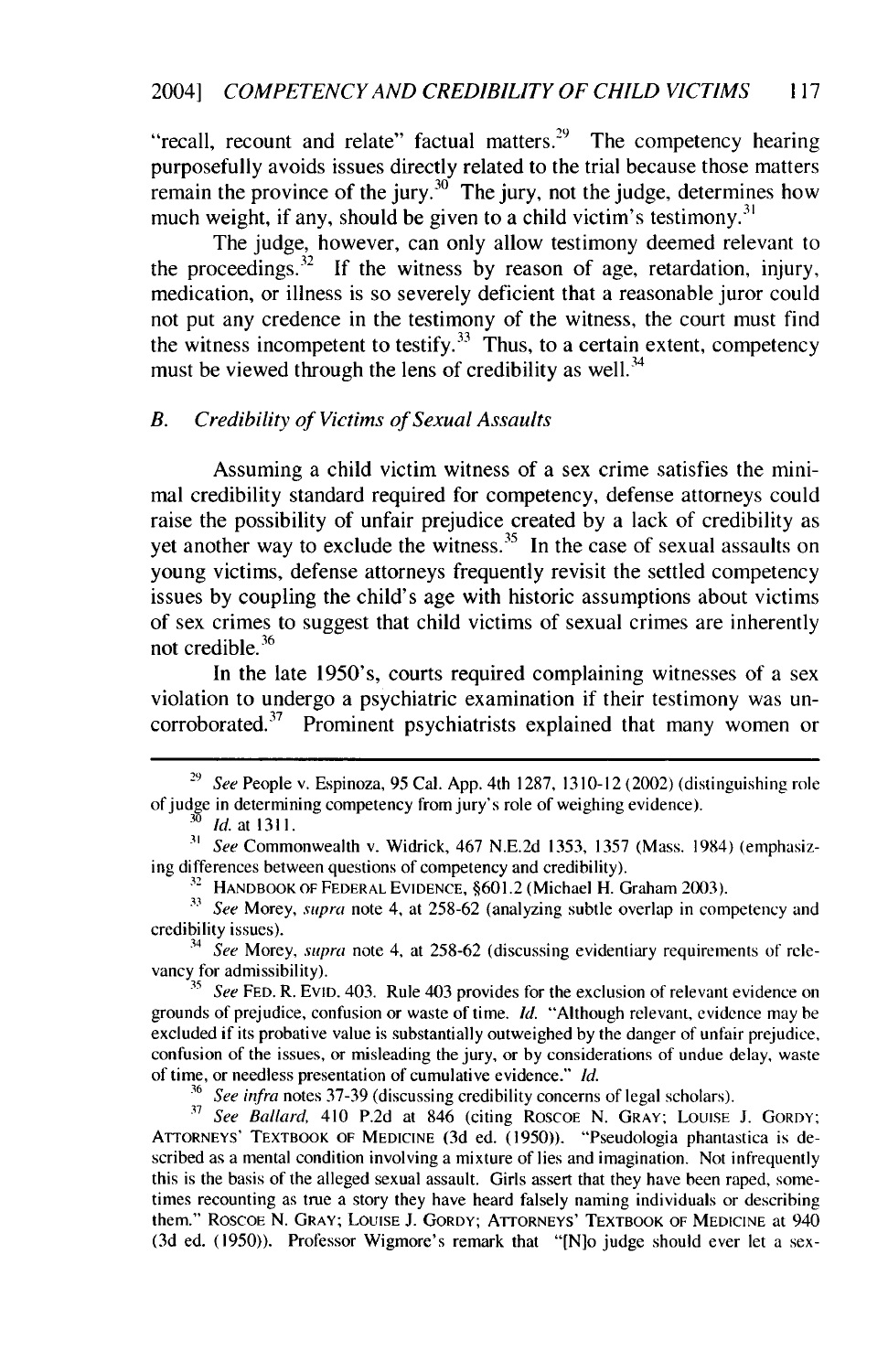girls could falsely accuse a man of a crime as a result of a mental condition.<sup>38</sup> The psychiatrists reasoned that such a charge might flow from an "aggressive tendency directed to the person or from a childish desire for notoriety.<sup>"39</sup> The early 1960's signaled a significant retreat from this harsh rule.40 Rather than support the mandatory requirement for a psychiatric examination, courts exercised discretion when the defendant presented compelling reasons for such an examination.<sup>41</sup> For example, the Supreme Court of California suggested that such compelling reasons would generally arise if there were little or no corroboration and the defense raised the issue of the effect of the complaining witness' mental or emotional condition upon veracity.<sup>42</sup> While the shift toward judicial discretion represented a welcome change for victims of sexual abuse, the court still implied a corroboration requirement for victims of sexual crimes.<sup>43</sup> Unlike victims of other types of crimes who are not subject to the possibility of a compelled psychiatric examination, victims of sexual crimes remain vulnerable. $44$ 

Legislatures began to address the special concerns regarding victims of sex crimes in the mid to late 1970's in the form of Rape Shield Statutes. $45$  Rape Shield Statutes prevent the introduction at trial of evidence relating to the reputation of a victim's sexual conduct.<sup>46</sup> The Massachu-

<sup>38</sup> *See Ballard*, 410 P.2d at 846.

**<sup>39</sup>**Gray, supra note *42,* at 940.

<sup>40</sup>See generally Ballard, 410 P.2d at 849 (dismissing Wigmore's assessment in favor of balanced approach). "Rather than formulate a fixed rule in this matter we believe that discretion should repose in the trial judge to order a psychiatric examination of the complaining witness in a case involving a sex violation if the defendant presents a compelling reason for such an examination." Id.

*41 Id.*

<sup>42</sup> *See id.* (adopting the middle ground between absolute prohibition and absolute requirement).

43 See *Widrick,* 467 N.E.2d at 1357 (emphasizing creation of corroboration requirement in the instance of a sex crime).

44 *Id.*

*<sup>45</sup>***Id.** at 1358. The Massachusetts legislature adopted its' Rape Shield Statute, **MASS** GEN. Laws ch. 233 § 21B in 1977. The Supreme Judicial Court of Massachusetts relied on the legislative history of the Rape Shield statute indicating that the legislature intended to provide an atmosphere where victims would come forward. Id.

46 MASS **GEN.** LAWS ch. 233 § 21B **(1977).** Section 21 B provides "[elvidence of the reputation of a victim's sexual conduct shall not be admissible in any investigation or proceeding before a grand jury or any court of the commonwealth . . . Evidence of specific instances of a victim's sexual conduct in such an investigation or proceeding shall not be admissible except evidence of the victim's sexual conduct with the defendant or evidence of recent conduct of the victim alleged to be the cause of any physical feature, characteristic, or condition of the victim; provided, however that such evidence shall be admissible only

offense charge go to the jury unless the female complainant's social history and mental makeup have been examined and testified to by a qualified physician," reflected this mindset. 3A **JOHN** HENRY WIGMORE, EvIDENCE IN TRIALS AT **COMMON** LAW, § 924 (a), at 737 (Chadbourn rev. **1970).**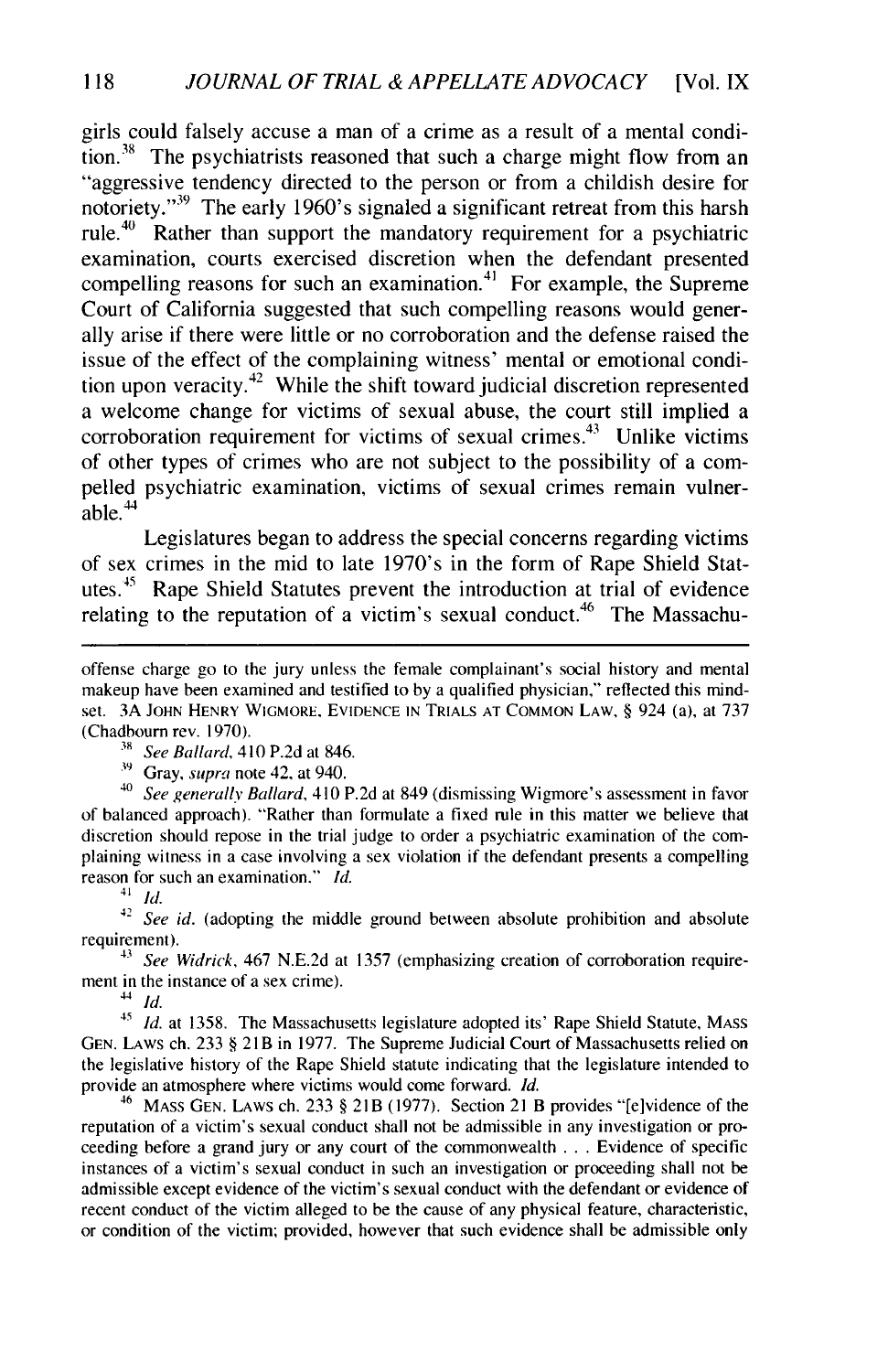setts Supreme Judicial Court relied on the state's Rape Shield Statute when refusing a petitioner's request for a psychiatric evaluation of a complaining witness in a sex crime.<sup>47</sup> The court stated that the statute "was aimed at eliminating a common defense strategy of trying the complaining witness rather than the defendant."<sup>48</sup> This defense strategy often resulted in harassment and further humiliation of the victim as well as discouraging victims of rape from reporting the crimes to law enforcement authorities.<sup>49</sup> In 1978, the North Carolina Supreme Court echoed a similar sentiment stating, "zealous concern for the accused is not justification for a grueling and harassing trial of the victim." $50$ 

By 1980, the California Legislature eliminated a trial judge's discretion to compel a victim of a sex crime to undergo a psychiatric examination to  $\frac{1}{2}$  of  $\frac{1}{2}$  in  $\frac{1}{2}$  california Penal Code section  $1112$ .<sup>51</sup> Specifically, the law forbids courts from ordering psychiatric examinations of victims or complaining witnesses in sex crime cases in order to assess their credibility.<sup>52</sup> The California Supreme Court reiterated support for this view by declaring "previous expectational disparities that singled out the credibility of rape complainants as suspect, have no place in a modern system of ju- $\frac{1}{2}$  risprudence."<sup>53</sup>

Despite the enormous progress for victims of sexual crimes in states like California, Massachusetts, and North Carolina, skepticism lingers in other jurisdictions across the nation.<sup>54</sup> Most jurisdictions allow the trial judge discretion to compel an examination when the defendant shows a compelling need for such an evaluation.<sup>55</sup> Regardless of the form of the test, most jurisdictions continue to treat victims of sex crimes inherently different than victims of other crimes.<sup>56</sup>

47 *See Widrick,* 467 N.E.2d at 1357.

 $48 \tilde{I}$ *d.* 

49 *id.*

**-(** *See* State v. Horn, 446 S.E.2d. **52,** 53 (N.C. 1994) *citing with approval* State v. Looney, 240 S.E.2d 612 (N.C. 1978).

**<sup>51</sup>**CAL. PENAL CODE § 1112 (1980).

**<sup>52</sup>***See* People v. Espinoza, 95 Cal. App. 4th 1287, 1312 (2002) (citing People v. Anderson, 22 P.3d 347, 369 (2001)).

**<sup>53</sup>***See Espinoza,* 95 Cal. App. 4th at 1311 (citing People v. Barnes, 721 P.2d 110, 121 (1986)).

54 *See* In the Interest of Michael H., No. 25529, 2002 WL 31051575, at\*3 (S.C. Sept. 16, 2002) (listing Alaska, Nevada, New Jersey, Tennessee, and West Virginia as representative examples of inherent authority jurisdictions).

<sup>55</sup> See id. See also State v. Gregg, P.2d 85, 90 (Kan. 1979) (asserting vast majority of jurisdictions use compelling needs test).

**56** *See In* the *Interest of Michael H.,* 2002 WL 31051575, at \*3 (implying victims of

after an in camera hearing on a written motion for admission of the same and an offer of proof. If after the hearing, the court finds that the weight and relevancy of said evidence is sufficient to outweigh the prejudicial effect to the victim, the evidence shall be admitted; otherwise not." *Id.*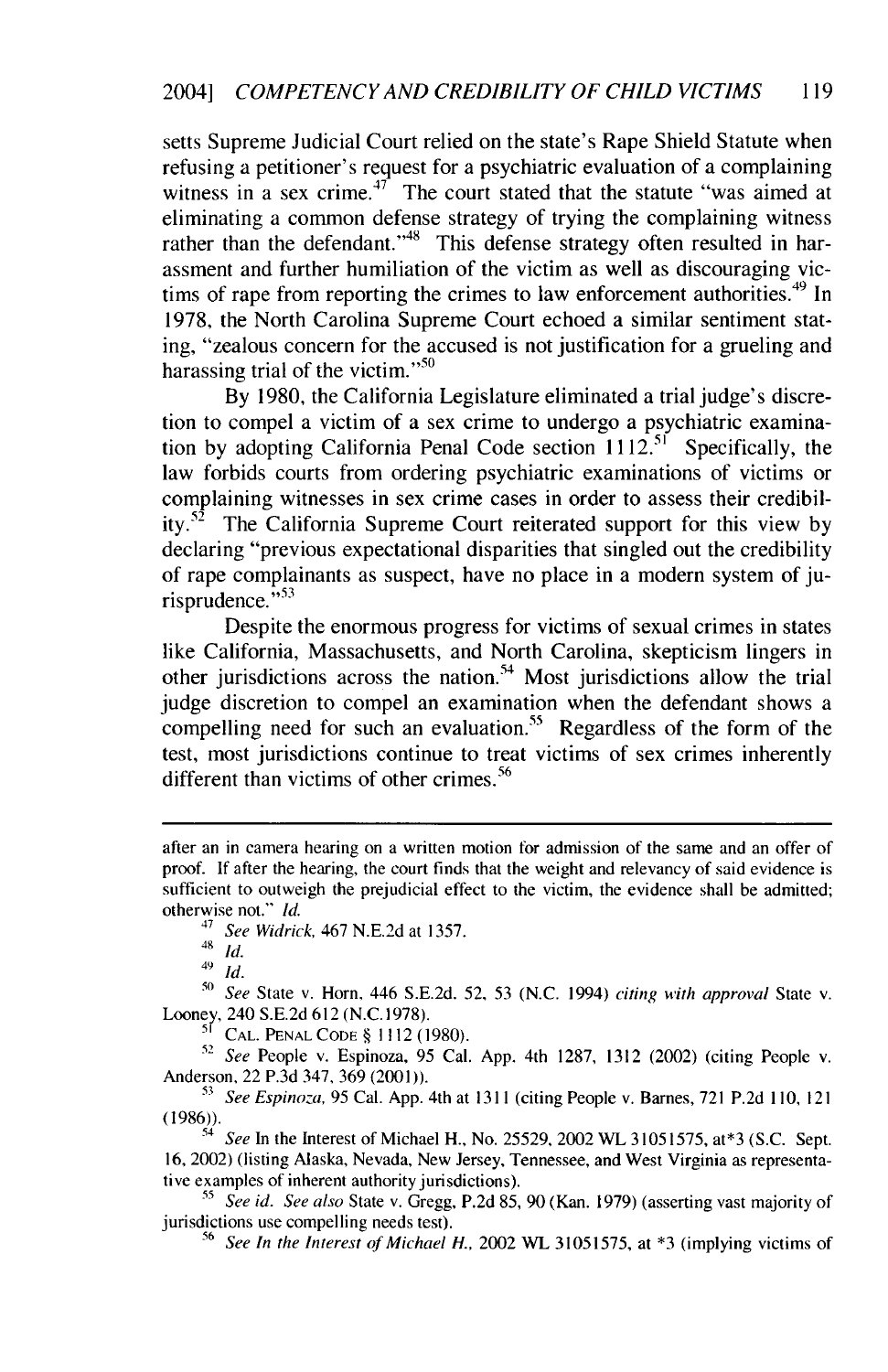## III. VARIOUS JURISDICTIONAL APPROACHES

The scope of authority courts have to compel child victims to submit to a psychiatric examination fall into four categories: (i) lack of authority because of a statute; (ii) lack of inherent authority; (iii) implied lack of authority; and (iv) inherent authority subject to a balancing test.<sup>57</sup> While the first three categories eliminate the possibility that a child victim witness may be forced to undergo a psychiatric examination, the application of common law principles in the final category leaves victims vulnerable to an invasive psychiatric exam.<sup>58</sup>

#### *A. Banned by Statute*

California is the only state in the nation that has legislatively banned a trial court from ordering a psychiatric examination of a complaining witness in a sex offense.<sup>59</sup> Prior to the adoption of Penal Code  $\S$  1112 in 1980 which forbids such examinations, California operated under common law principles that allowed a trial judge to compel psychiatric examinations of victims of sexual crimes, including children.<sup>60</sup> In *Ballard v. Superior* Court of San Diego County,<sup>61</sup> the Supreme Court of California ruled that upon the showing of compelling need by the defendant, the victim could be compelled to submit to a psychiatric examination.<sup>62</sup> The court suggested that a lack of corroboration and an assertion by the defendant that there was a connection between the "mental or emotional condition" of the complaining witness and her veracity qualified as such compelling circumstances. $63$  Other cases demonstrated the difficulty in applying the compel-

sexual crimes deserve unique analysis).

**58** *See infra text* accompanying notes 90-122.

**59** *See* People v. Espinoza, 95 Cal. App. 4th 1287, 1310 (2002) (describing modernization of treatment of victims of sex crimes).

62 *Id.* at 849.

 $63$  *Id.* 

**<sup>&#</sup>x27;7** *See Gregg,* 602 P.2d at 89 (categorizing jurisdictions in a similar manner). The court created three categories: (1) the court has no inherent power to compel psychiatric examination: (2) the defendant has an absolute fight to an order compelling a psychiatric examination; (3) the trial judge has the discretion to order a psychiatric examination of the complaining witness where a compelling reason is shown. *Id.* In the first category, the court listed the District of Columbia, Oregon, Illinois as jurisdictions that have ruled the court has no inherent power to compel a psychiatric examination. *Id.* The *Gregg* court opined that this has "always been a minority view and it appears to be declining even further." *Id.* In the second category, the court included only Indiana. *Id.* The court included California and South Dakota in the category where the trial court has the discretion to order an examination. *Id.* 

*<sup>6</sup> See* Ballard v. Superior Court, 410 P.2d 838, 847-49 (1966) (discussing relevant common law principles); *Espinoza,* 95 Cal. App. 4th at 1310 (explaining Penal Code § 1112 ban of psychiatric examinations of complaining witnesses in sex-crime cases).

 $61^{\degree}$  410 P.2d 838 (1966).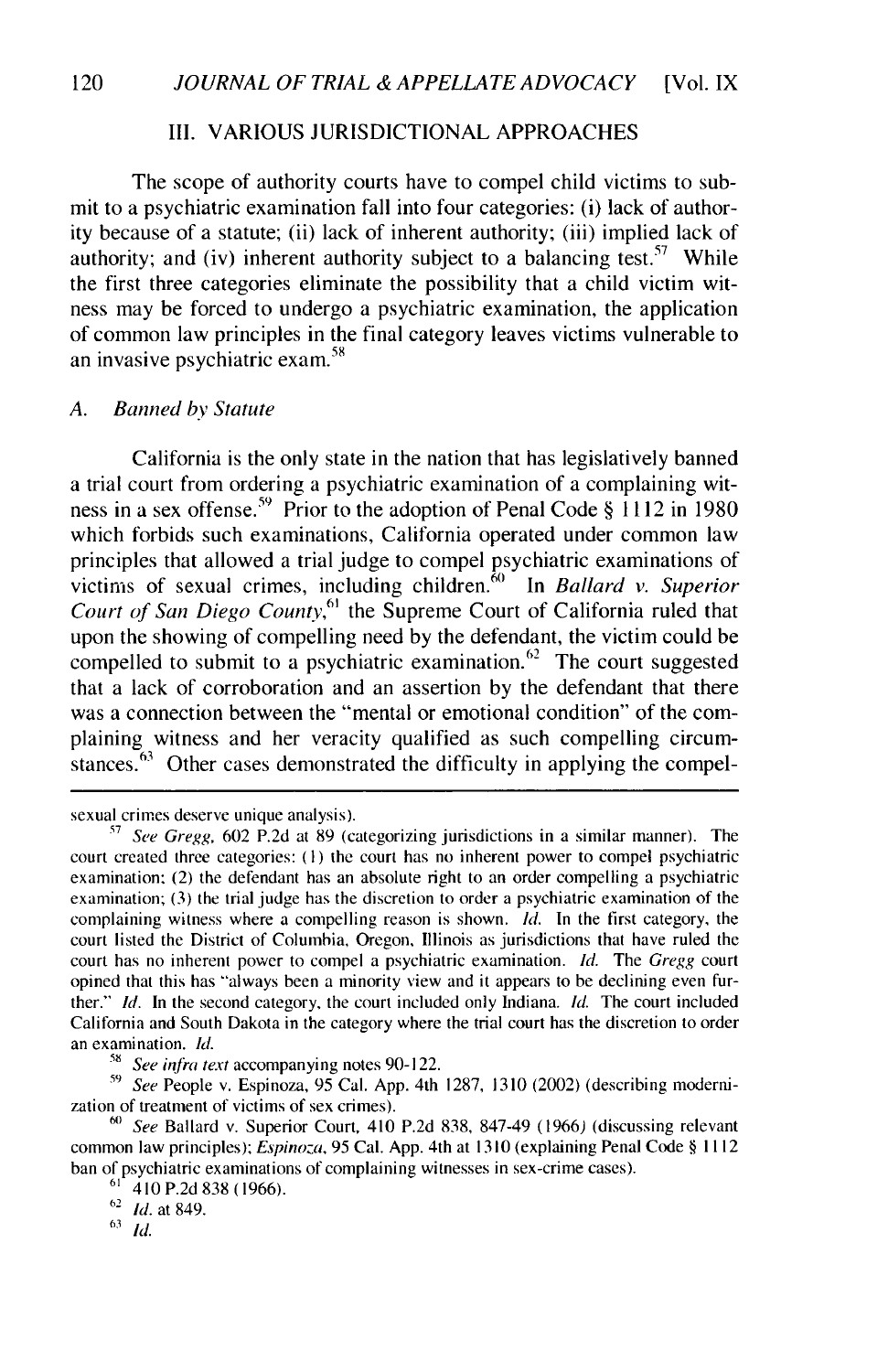ling need standard.<sup> $64$ </sup> For example, in *People v. Francis*,<sup> $65$ </sup> involving lasciviousness toward a preteen boy, the trial court ruled that the precarious state of the boy's mental condition suggested that exposing the child to an intrusive psychiatric examination might be harmful to the child.<sup>66</sup> For precisely the same reason, the appeals court in *Francis* overturned the trial court decision and demanded the examination. $67$ 

The legislature effectively overruled the compelling needs standard by enacting Penal Code § 1112.<sup>68</sup> In applying the statute in *People v*.  $Espinoza^{69}$  in 2002, the appeals court referred to the distrust of complaining witnesses that formed the foundation of *Ballard* as "antiquated beliefs that have since been disproved and discarded. $v^{70}$  The statute, operating in conjunction with the court's strong support for the legislation, reflects the high level of protection California affords victims of sexual crimes.<sup>7</sup>

## *B. No Inherent Authority*

While California acted legislatively, several jurisdictions including North Carolina, Texas, New York, Oregon, and the District of Columbia have ruled that their courts lack the authority to compel psychiatric examinations of victims of sexual crimes.<sup>72</sup> Citing the constant danger of perjury under any circumstances, these jurisdictions rely on the jury to be "the lie detector in the court room" and will not allow a psychiatrist to bolster the credibility of a witness.<sup>73</sup> In concurring that a lower court lacked authority to compel a psychiatric examination, the Supreme Court of North Carolina emphasized that requiring a witness to subject himself to a psychiatric examination violated the public policy of encouraging witnesses to come forward.<sup>74</sup>

Recognizing the duty of the trial judge to protect a defendant's rights by allowing him to provide an adequate defense, the North Carolina

 $64$  See infra text accompanying notes 66-67 (describing different outcomes of same test to same facts).

**<sup>65</sup>**5 Cal. App.3d 414 (1970), abrogated **hy CAL. PENAL CODE** § 1112.

 $66 \frac{J}{6}$  at 410.

**<sup>67</sup>***Id.* at 419-20.

**<sup>68</sup>**See Espinoza, 95 Cal. App. 4th at 1310 (describing statute's effect on common law). **<sup>69</sup>**95 Cal. App. 4th 1287 (2002).

**<sup>70</sup>Id.** at 1310.

**<sup>71</sup>**See **CAL. PENAL CODE** § 1112; Espinoza, 95 Cal. App. 4th at 1310 (emphasizing sound public policies of Cal. Penal Code § 1112).

**<sup>7</sup>***See* State v. Gregg, P.2d 85, 90 (Kan 1979) (categorizing different jurisdictions treatment of court's inherent authority).

**<sup>73</sup>***See* State v. Looney, 240 S.E.2d 612, 627 (N.C. 1978) (citing U.S. v. Barnard, 490 F.2d 907,912 (9th Cir., 1973)).

<sup>74</sup> *See* State v. Horn, 446 S.E.2d 52, 54 (N.C. 1978)(emphasizing impact of authority on public policy).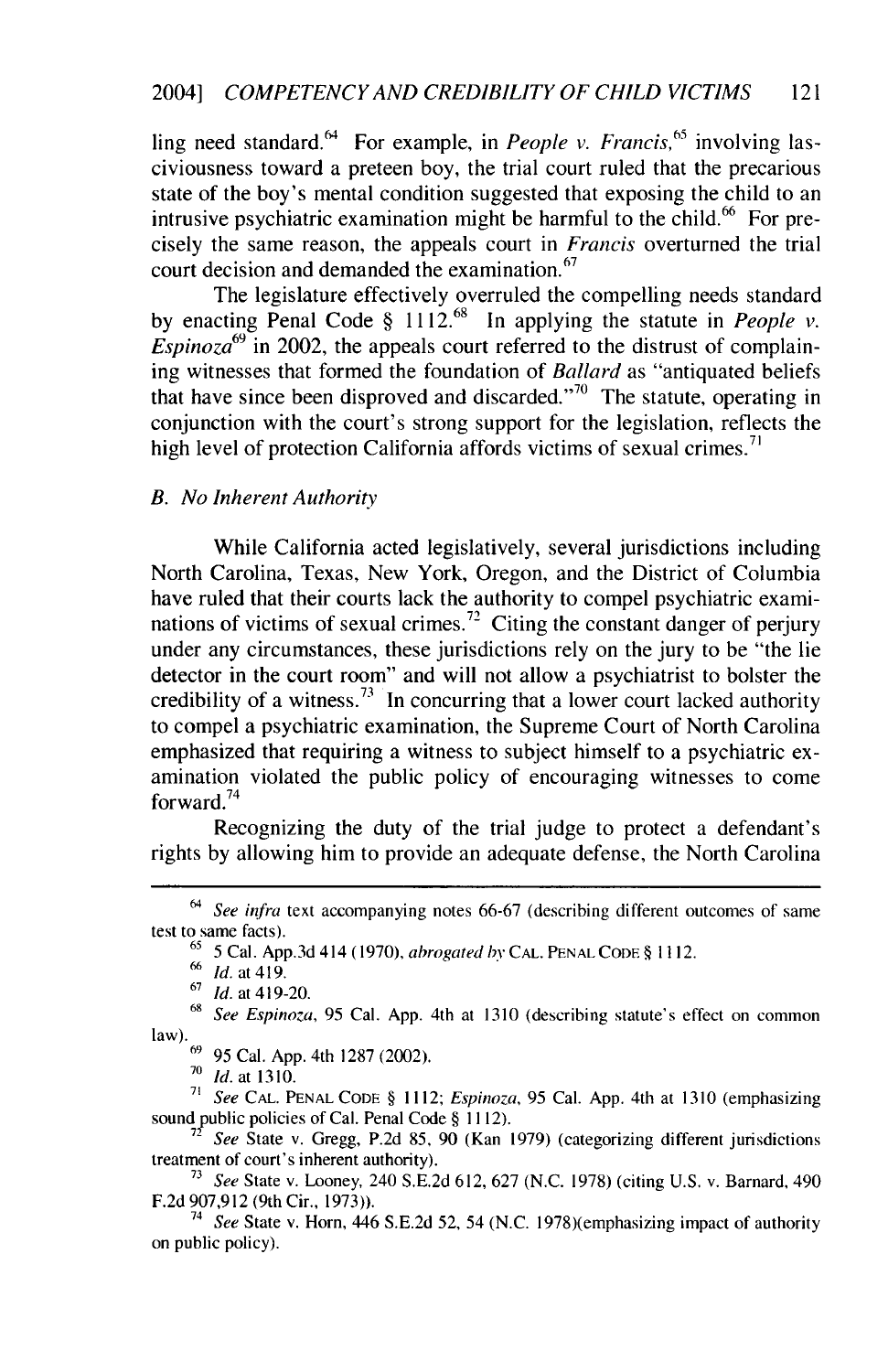court offered several potential remedies.<sup>75</sup> First, the trial judge could allow the defendant to employ the services of his own mental health expert and dispute the findings of the psychological evaluations already performed on the victim.<sup>76</sup> In the alternative, the judge could deny the admission of the state's evidence of the alleged victim's mental status.<sup>77</sup> Finally, the case against the defendant could be dismissed if the defendant's right to adequately present a defense is in danger.<sup>78</sup> Thus, despite holding that the court lacks inherent authority to compel a psychiatric examination of any victim witness, these courts maintain other tools to protect the rights of a defendant.<sup>79</sup>

## *C. Massachusetts* - *An Interesting Twist*

Like North Carolina, Texas, New York, Oregon, and the District of Columbia, Massachusetts agrees that the court lacks inherent authority to compel a victim of a sexual crime to undergo a psychiatric examination.<sup>80</sup> In the absence of such authority, however, the Massachusetts legislature granted the trial judge discretion to compel a psychiatric exam relative to competency.<sup>81</sup> In *Commonwealth v. Widrick*,<sup>82</sup> a defendant suggested that the legislature intended the authority to extend to issues of credibility.<sup>83</sup> The Supreme Judicial Court of Massachusetts firmly responded that the absence of such language implied the exact opposite. $84$  The court explained that it would have been logical for the legislature to consider psychiatric examinations relative to credibility simultaneously with competency and the failure to do so necessarily suggests a lack of intent to extend that authority. <sup>85</sup>

In addition to analyzing the construction of MASS. GEN. LAW 123 § 19, the court emphasized the Massachusetts Rape Shield Statute.<sup>86</sup> The

82 467 N.E.2d 1353 (Mass. 1984).

<sup>85</sup> *Id.*<br><sup>86</sup> See Widrick at 467 N.E.2d at 1358 (alluding to legislative intent in enacting the Rape Shield Statute). *See also* Mass. Gen. Law c. 233 §21B (1977) (protecting privacy of

**<sup>75</sup>** *id.*

<sup>76</sup>*id.*

 $\overline{77}$ *id.* 

**<sup>78</sup>***Id.*

**<sup>79</sup>***See Horn,* 446 S.E.2d at 54.

**<sup>80</sup>** *See supra* note 54 and accompanying text (listing no inherent authority jurisdictions); Commonwealth v. Widrick, 467 N.E.2d 1353,1358 (Mass. 1984) (discussing lack of inherent authority for Massachusetts's judges to compel psychiatric exams relative to credibility).

*<sup>8</sup>* See Widrick, 467 N.E.2d at 1356 (analyzing Mass. Gen. Laws ch. 123 § 19 (1970) extending judge discretion to order psychiatric examination relative to competency). The court emphasized that competency was entirely within the province of the judge. *Id.*

<sup>83</sup>*id.* at 1355.

<sup>84</sup> *id.* 85 *Id.*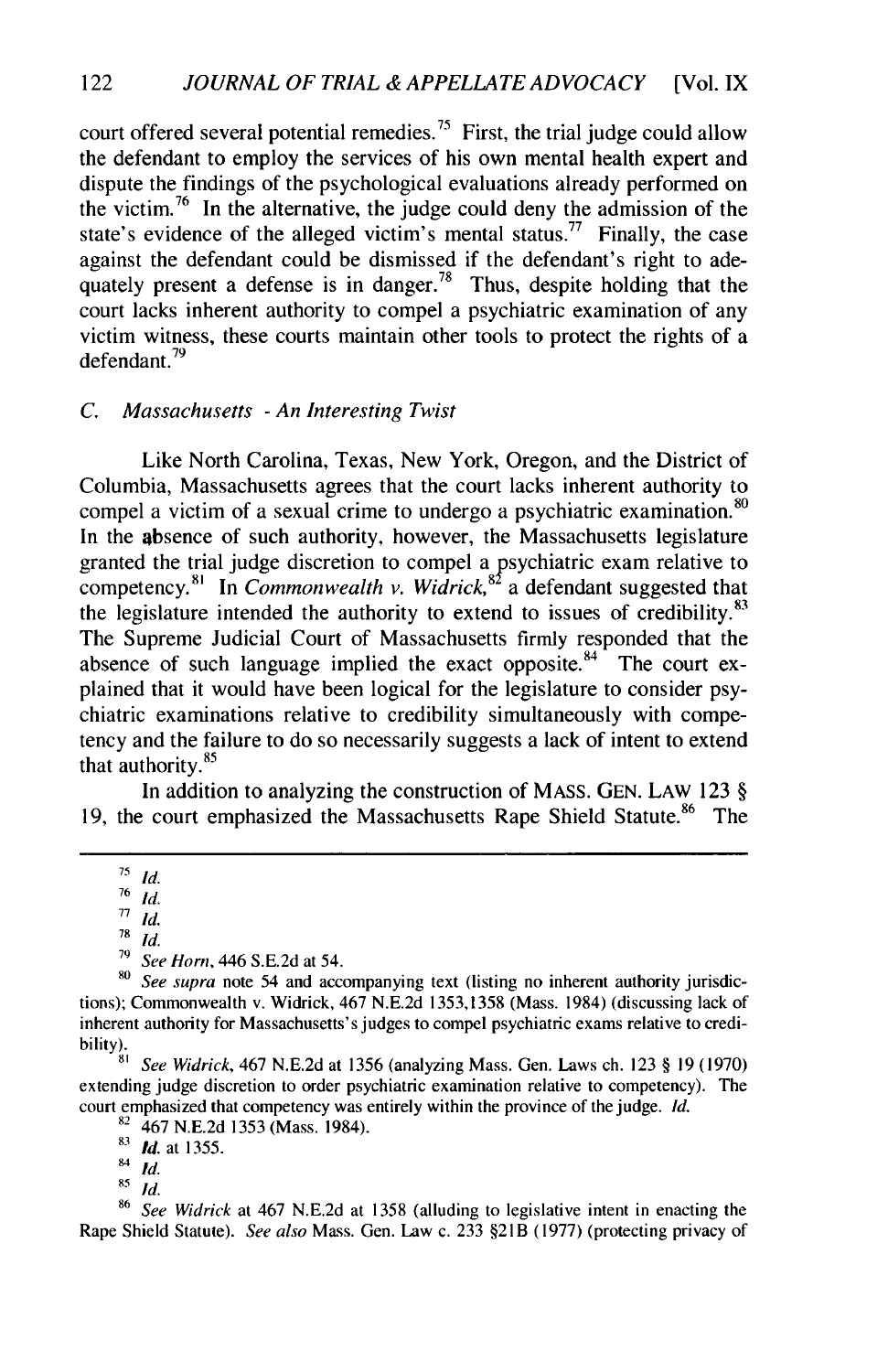court reasoned that in adopting this statute, the legislature demanded that the complaining witness should not be put on trial.<sup>87</sup> Finally, the Massachusetts Supreme Judicial Court held that compelling a psychiatric examination for credibility imposed a corroboration requirement where none exists.<sup>88</sup> In such a case, the psychiatrist would be required to "vouch for the witness credibility" which invades the province of the jury.<sup>89</sup> While recognizing the legislature's grant of power to the courts to compel an examination for competency, a province reserved for the trial judge, the Massachusetts courts leave the question of credibility in the hands of the jury.<sup>90</sup>

### *D. The Balancing Tests*

Most jurisdictions, however, have determined that a court maintains inherent authority to compel a psychiatric evaluation upon the showing of substantial need or compelling need.<sup>91</sup> These courts find the inherent authority to grant such an examination in the duty to guarantee the defendant a fair trial.<sup>52</sup> Typically, the courts apply some sort of balancing test weighing the public policy interests of encouraging victims of sexual abuse to come forward and protecting victim's privacy rights against a defendant's right to a fair trial. $93$ 

Interestingly, many of the courts employing the balancing tests rely on the now legislatively overturned *Ballard* test in California.<sup>94</sup> For example, federal judges may order a child victim witness to undergo a psychiatric examination if the defense satisfies a two-prong test demonstrating substantial need.<sup>95</sup> First, the defense must show a witness deviates from acceptable norms, such as an identifiable or clinical psychiatric disorder.<sup>96</sup> Second, the defense must present evidence indicating something peculiar that would influence the competence of the witness or the court's ability to assess that competence.<sup>97</sup> For example, in *Gov't of the Virgin Islands v. A. Leonard,98* the third circuit upheld a trial judge's denial of such a com-

 $^{90}$  *Id.* 

94 *See id.* at 89 (declaring that Ballard is most cited case supporting compelling reason standard). *But see In the Interest of Michael H.,* 2002 WL 31051575, at \*6 (explicitly stating *Ballard* not basis of opinion).

*See* Joseph v. Gov't of the Virgin Islands, 226 F.Supp. 2d 726, 732 (D.C.V.I. 2002). **9** *id.*

**<sup>97</sup>***id.*

rape victims).

*<sup>87</sup>Widrick,* 467 N.E.2d at 1358.

<sup>88</sup>*id.*

<sup>89</sup>*id.*

*See* State v. Gregg, 602 P.2d 85, 89-90 (categorizing jurisdictions).

<sup>92</sup>*Id.* at 90.

 $\overline{93}$ *Id.* 

<sup>98 922</sup> F.2d 1141 (3d Cir. 1991).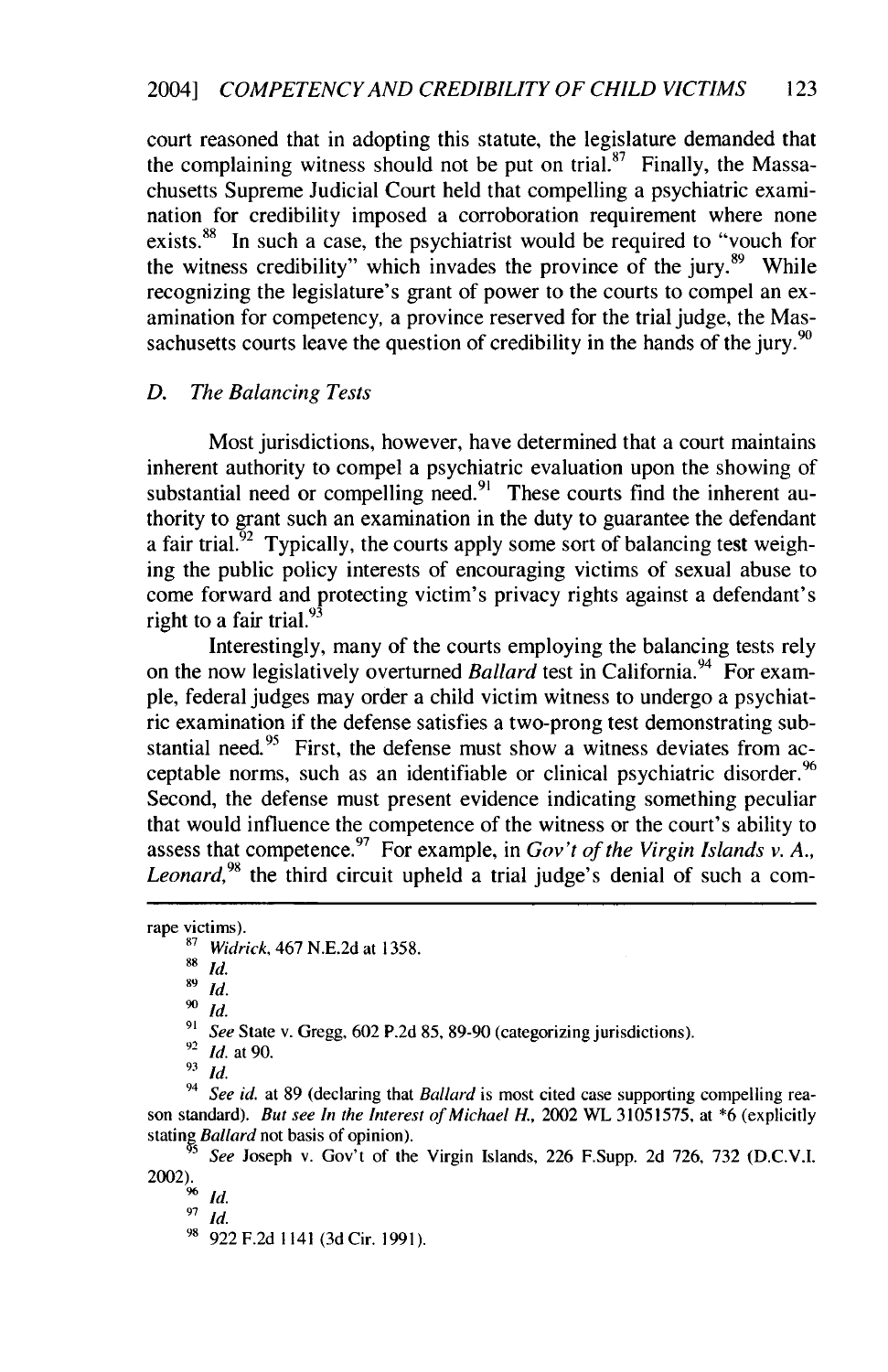pelled examination of the child witness because the defendant's daughters, aged thirteen and ten, (1) "were not of such tender years that their ability to perceive the events and recount them were doubtful" and, (2) did not suffer from mental illness; and therefore, the defendant failed to demonstrate a substantial need.<sup>99</sup> Similarly, in *Joseph v. Gov't of the Virgin Islands*, the court denied a defendant's request because the victim was thirteen and capable of adequately perceiving and recounting events. $^{100}$ 

South Dakota likewise employs a substantial needs test but defines it differently than the federal government.<sup>101</sup> Unlike the federal government which uses the test to assess reliability of the testimony, South Dakota applies it to identify distortions of perceptions that might affect the credibility of the complaining witness.<sup>102</sup> In applying the test to a defense request that a five-year-old child victim undergo a psychiatric exam when an interview with an independent forensic examiner had already been videotaped, the Supreme Court of South Dakota upheld the trial court's denial of the request. **103** The critical factors influencing the court included the trauma to the child, the fact that the child actually testified, and the fact that the defense had the opportunity to have its own expert review the videotape of the independent forensic interview.<sup>104</sup>

West Virginia courts weigh a similar set of factors but require a showing of compelling need.<sup>105</sup> In *State v. Delaney*, <sup>106</sup> the defendant asserted that the court violated his constitutional due process rights by denying his request to access the victims for psychological examinations. **107** In support of the lower court's ruling, the Supreme Court of West Virginia emphasized the victims' young ages and the availability of a psychologist

*<sup>99</sup>A., Leonard,* 922 F.2d at 1142.

*<sup>1</sup>oo Joseph,* 226 F.Supp. 2d at 733.

State v. Osgood, 667 N.W.2d 687, 691-92 (S.D. 2003).

**<sup>102</sup>***Id.* at 693-94. Among the factors to be considered are: **(1)** the victim's age; (2) the nature of the examination and whether it would further traumatize the victim; (3) whether the prosecution employed a similar expert; (4) whether the evidence already available to the defendant suffices for the purposes sought; (5) whether there is a reasonable basis for believing that the child's mental or emotional state may have affected the child's veracity; (6) whether evidence of the crime has little or no corroboration beyond the testimony of the victim; (7) whether there is other evidence available for the defendant's use; and (8) whether the child will be able to testify. *Id.*

*<sup>&#</sup>x27;0' Id.* at 694.

 $\frac{104}{105}$  *Id.* 

**<sup>105</sup>***See* State v. Delaney, 417 S.E.2d 903 (W. Va. 1992). The test lists: **(1)** the nature of the examination requested and the intrusiveness of such an examination; (2) the victim's age; (3) the resulting effects of the examination on the victim; (4) the probative value to the issue before the court; (5) the remoteness in time of the examination to the alleged criminal act; and (6) the evidence already available for the defendant's use. *Id.* at 907.

**<sup>&#</sup>x27;06** 417 S.E.2d 903 (W. Va. 1992).

*<sup>&#</sup>x27;07 Id.* at 906.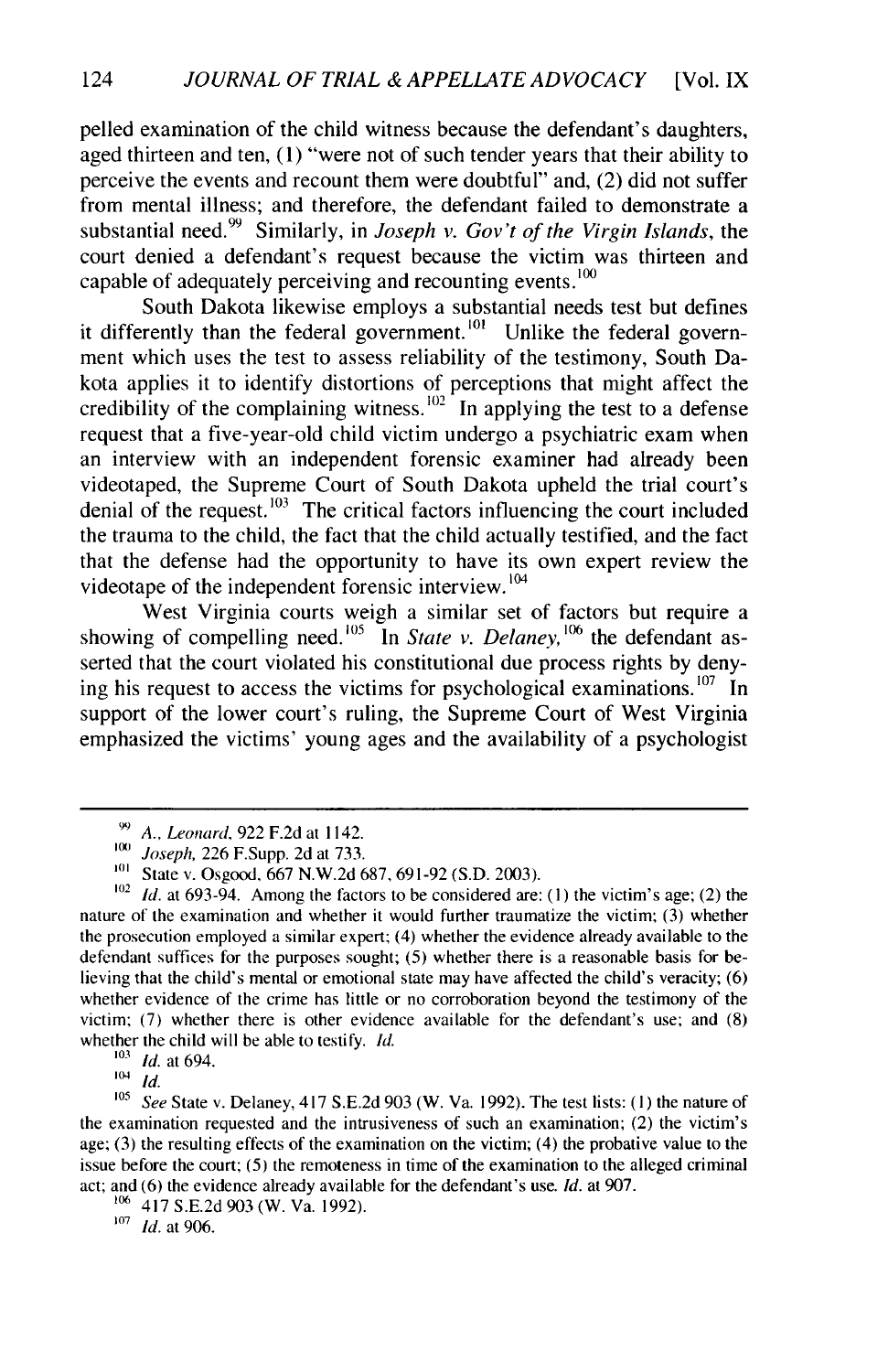to assist with evaluation and cross-examination of the state's expert testimony.<sup>108</sup>

South Carolina employs the same compelling needs test outlined in Delanev but limits its application to children.<sup>109</sup> The Supreme Court of South Carolina held that "cases involving child victims could raise unique concerns that may necessitate a psychiatric examination of the child victim in order to protect the defendant's right to a fair trial."<sup>110</sup> In the case, *In the Interest of Michael H.*,<sup>111</sup> the child victim admitted to hearing voices in his head that told him to say and do mean things to his friends.<sup> $112$ </sup> In light of the *Delaney* factors, the court held that the victim's young age (four at the time of the assault, six at the time of trial), the fact that the victim was undergoing counseling, his ability to speak freely about the incident, and the fact that the victim had heard these voices during the year of the alleged assault were reasons compelling the psychiatric examination.<sup>113</sup>

Kansas uses the compelling needs standard but does not define it as clearly as the courts in West Virginia and South Carolina.<sup>114</sup> In State *v*. *Gregg*, <sup>115</sup> the Supreme Court of Kansas suggested that compelling reasons included evidence of a child's mental instability, lack of veracity, similar charges against other men proven to be false, or any reason why a particular child should be required to submit to such an examination.<sup>116</sup> In *State v*. *Bourassa,<sup>11</sup><sup>7</sup>*the trial court ruled that a child victim who had previously accused her father (not the defendant) of sexually assaulting her, had mutilated two kittens, had a tendency of soiling her pants, had been treated with Prozac, and received mental health counseling for behavioral disorders should not be subject to a psychiatric examination.<sup>118</sup> In denying the defendant's request, the lower court explained that this was not a "he said/she said" case, and though the previous accusation against her father was not ultimately supported by charges being filed, the allegation was supported by other corroborating evidence.<sup>119</sup> On an abuse of discretion standard, the

- '14 State v. Gregg, 602 **P.2d** *85,* **91** (Kan. **1979).**
- 115 **602 P.2d 85** (Kan. **1979).**

*116 Id.*

- 117 15 P.3d 835 (Kan. 1999).
- <sup>18</sup>*Id.* at 839-40.

<sup>119</sup> *Id.* at 840. The court makes no reference to the Kansas Rape Shield Law which excludes "evidence of the complaining witness' previous sexual conduct with any other person including the defendant. KAN STAT. ANN. § 21-3525 (1976). Contrast with Massachusetts who relies on its Rape Shield Statute as evidence the courts lacks the authority to compel a psychiatric examination. See supra text accompanying notes 83-90.

<sup>&</sup>lt;sup>108</sup> *Id.* at 907-08.

**<sup>&#</sup>x27;09** In the Interest of Michael H., No. 25529, 2002 WL 31051575, at\*3 (S.C. Sept. 16, 2002).

 $\frac{1}{100}$  *Id.* at \*4.

**<sup>...</sup>** No. 25529, 2002 WL 31051575, at\*3 **(S.C. SC.** Sept. **16,** 2002).

**<sup>112</sup> I.** at **\*1.**

**<sup>113</sup>** *Id.* at **\*5.**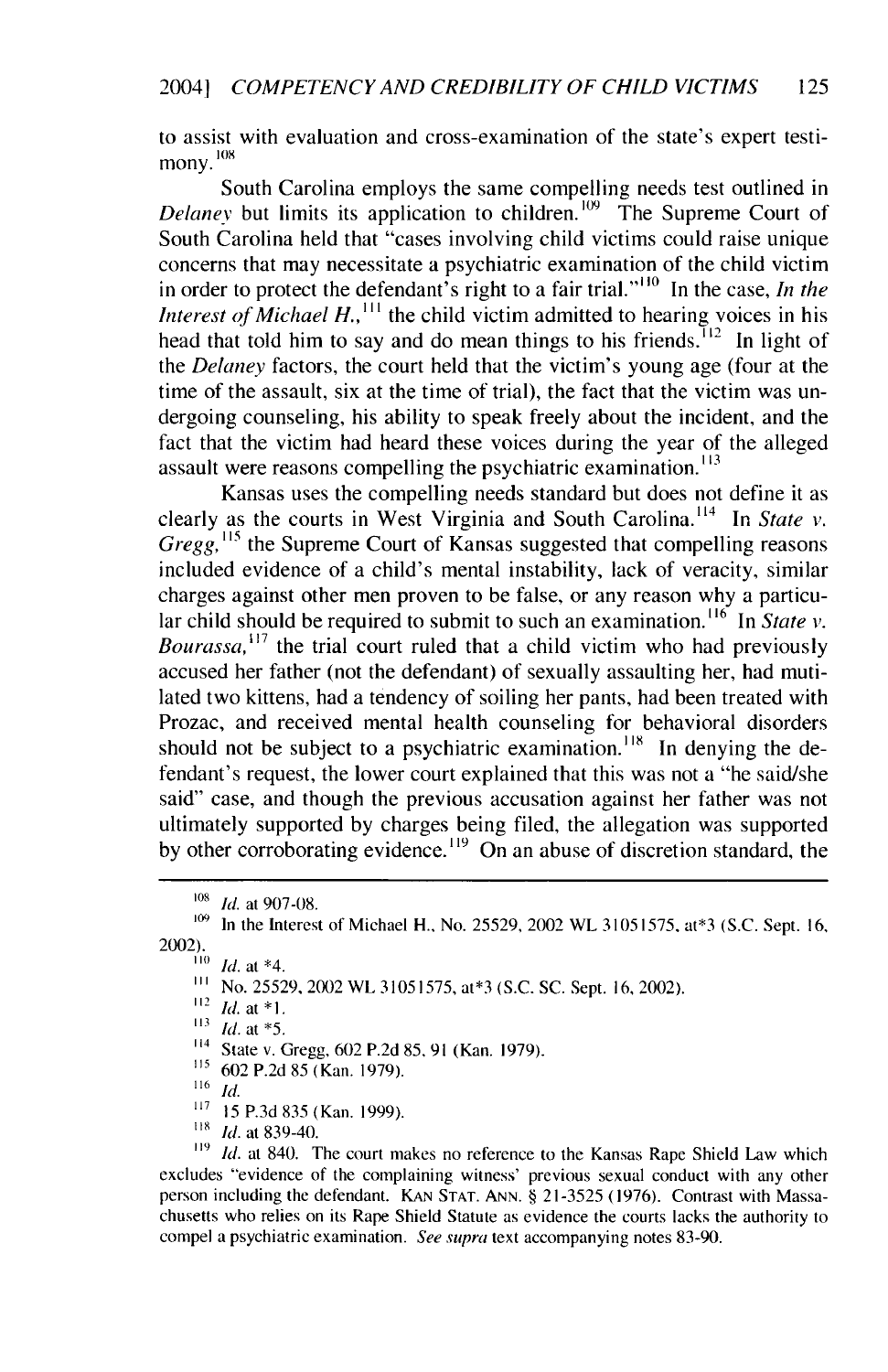appeal's court overturned the motion judge, holding that "no reasonable person" would adopt the motion court's ruling.  $^{120}$ 

Nevada employed a similar compelling needs test, but up until 2000 it was the victim who had to show a compelling need to be protected by the state.<sup>121</sup> In *Lickey v. State*, <sup>122</sup> the court held that unless the prosecution presents competent evidence of a compelling reason to protect the victim, a defendant is entitled to have the victim undergo an independent psychiatric examination. **123** Acknowledging that *Lickey* effectively shifted the burden away from the defendant, the Supreme Court of Nevada now requires a defense showing of compelling need based on the state's intent to obtain benefit from a psychiatric expert, the availability of corroborating evidence and the reasonableness of the belief that the victim witness' mental or emotional state may affect his/her veracity.<sup>124</sup>

### IV. IMPLICATIONS OF THE VARIOUS APPROACHES

Children remain particularly vulnerable in jurisdictions that still employ balancing tests, however sparingly.<sup>125</sup> Despite the claim that children are presumptively competent witnesses, these jurisdictions consistently use the type of crime and the age of the child to revisit well-settled competency issues.<sup>126</sup> Although the balancing tests reflect care and concern for the child victim, application of the various tests yields inconsistent results depending on the individual judge and the jurisdiction of the crime.<sup>127</sup>

Until the California legislature abrogated *Ballard,* the balancing test in use yielded different results depending on the judge.<sup>128</sup> For example, the lower court in *People v. Francis*<sup>129</sup> viewed the boy's precarious mental condition as a factor weighing in favor of denying an intrusive psychiatric examination, but the appeals court offered his fragile mental state as a compelling reason to order the examination.<sup>130</sup> In denying the examina-

<sup>126</sup> See supra text accompanying notes 91-124.

<sup>129</sup> 5 Cal. App. 3d 414 (1970).

**131** *id.* at 419.

 $120$  State v. Bourassa, 15 P.3d 835, 839 (Kan. Ct. App. 1999). The standard of review after denial of defense motion to compel a psychiatric examination in a sex crime case is abuse of discretion. *Id.* "Judicial discretion is abused when no reasonable person would take the view adopted by the court." *Id.*

<sup>121</sup>*See* Koerschner v. State, 13 P.3d 451, 454 (Nev. 2000)(shifting burden back to defendant).

 $122$  827 P.2d 824 (Nev. 1992).

**<sup>123</sup>** *Id.* at **826.**

<sup>124</sup> *See Koerschner,* 13 P.3d at 455.

<sup>&</sup>lt;sup>125</sup> *See supra* notes 91-124 and accompanying text.

<sup>&</sup>lt;sup>127</sup> *See infra* text accompanying notes 128-43.

**<sup>128</sup>** *See* People v. Francis, 5 Cal. App. 3d 414, 419 (1970) (describing different outcome at trial court level).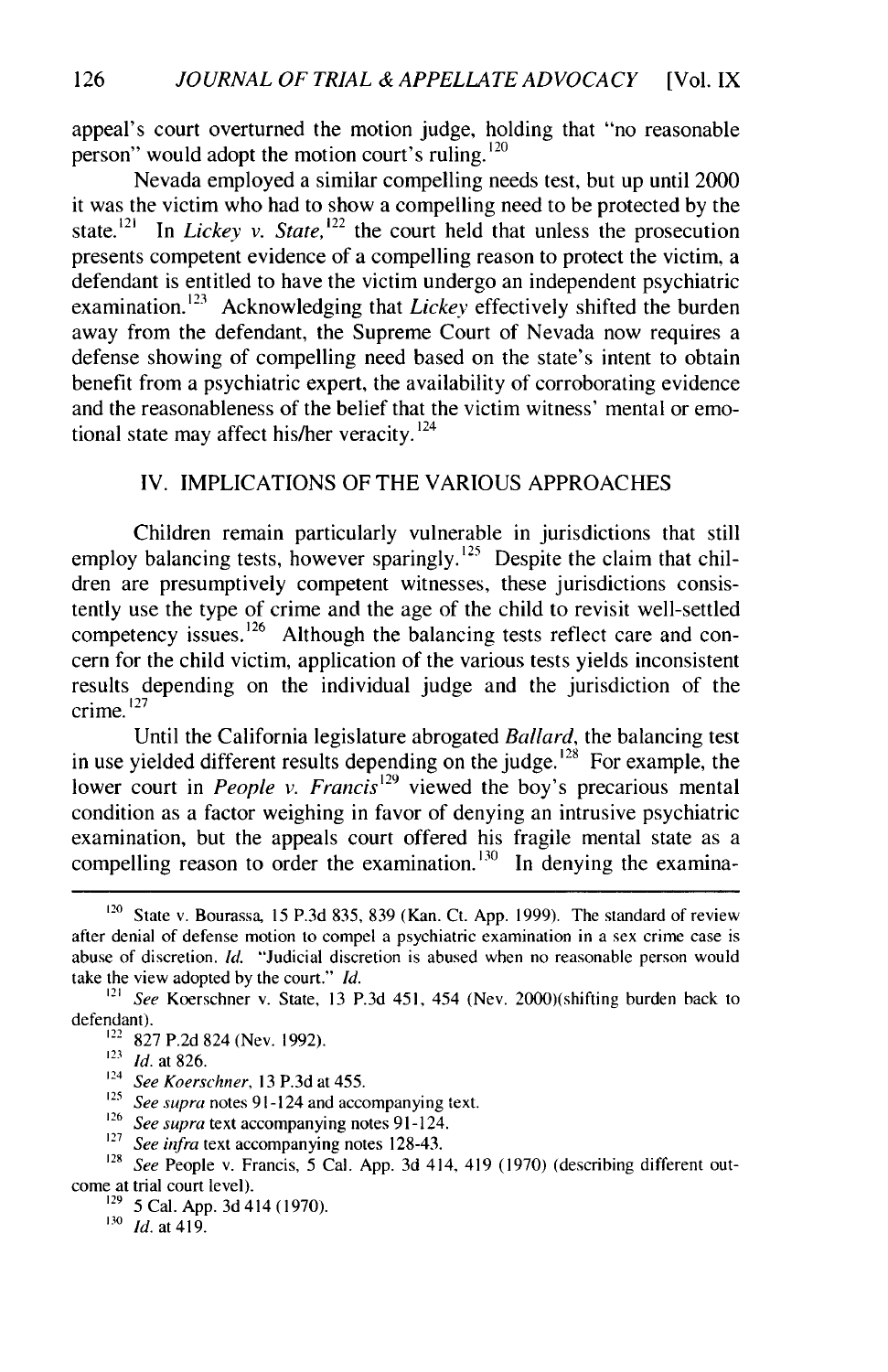tion, the lower court expressed its concern for the victim because he was "about to crack up" from the strain of the trial.<sup>131</sup> Conversely, the appeals court overturned that decision because the lower court should have "considered the emotional and mental condition of the witness" as a reason to grant the motion for psychiatric examination instead of denying it.  $^{132}$ 

Kansas represents a similarly disjunctive situation.<sup>133</sup> In *Bourassa*, the appeals court overturned the trial judge on an abuse of discretion standard even though the lower court listed two specific reasons for denying the motion.  $134$  In holding the motion judge's reasons "insufficient to deny the defendant's motion," the appeals court suggests a shift of the burden of proving compelling circumstances from the defense to the prosecution to show why the factors are not compelling.<sup>135</sup> This burden shift contravenes the letter and spirit of the Kansas Rape Shield Statute, which is designed to protect victims of sexual offenses.<sup>136</sup>

Application of the substantial or compelling needs tests varies depending not only on which judge hears the case, but also on the jurisdiction in which the crime against the child victim occurs.<sup>137</sup> South Dakota and West Virginia courts indicate that the younger the child, the more trauma involved for the young victim and the less likely the court would be to order such an examination.<sup>138</sup> In Nevada, where the courts only recently rejected the presumption that the prosecution must show a compelling reason why the child victim should be protected, the mere existence of the old standard suggests an increased likelihood that a child could face a compelled psychiatric examination.<sup>139</sup> South Carolina's approach, however, implies the strongest likelihood of a compelled psychiatric examination.<sup>140</sup> In granting defendant's request for a psychiatric examination of the child, the Supreme Court of South Carolina specifically limited the authority of the court only to cases where the child is the complaining witness.<sup>141</sup> By emphasizing the "unique concerns" regarding children and limiting its' holding to child victims of sex crimes, the court reveals an inclination to

*<sup>131</sup>Id.*

**<sup>132</sup>** id.

<sup>&</sup>lt;sup>133</sup> See supra notes 116-20 and accompanying text.

<sup>&</sup>lt;sup>134</sup> *See supra* notes 116-20 and accompanying text.<br><sup>135</sup> State v Bourassa 15 P 3d 835 840 (Kan. Ct. A)

**<sup>135</sup>** State v. Bourassa, **15 P.3d 835,** 840 (Kan. Ct. **App. 1999).** See Koerschner v. State, **13 P.3d** 451,455 (Nev. 2000) (explaining burden shift created **by** forcing prosecution to show compelling need for victim to be protected). Though burden shift not expressly stated **by** the Kansas court, the appeals court holding suggests the same analysis as the Nevada court.

<sup>&</sup>lt;sup>136</sup> See supra note 119 and accompanying text.

**<sup>137</sup>** *See supra* notes **101-13, 116-20** and accompanying text.

**<sup>138</sup>***See supra* notes **101-13** and accompanying text.

**<sup>139</sup>***See supra* notes **116-20** and accompanying text.

<sup>&</sup>lt;sup>140</sup>*See supra* notes 109-13 and accompanying text.<br><sup>141</sup>*See supra*, notes 108-11 and accompanying text.